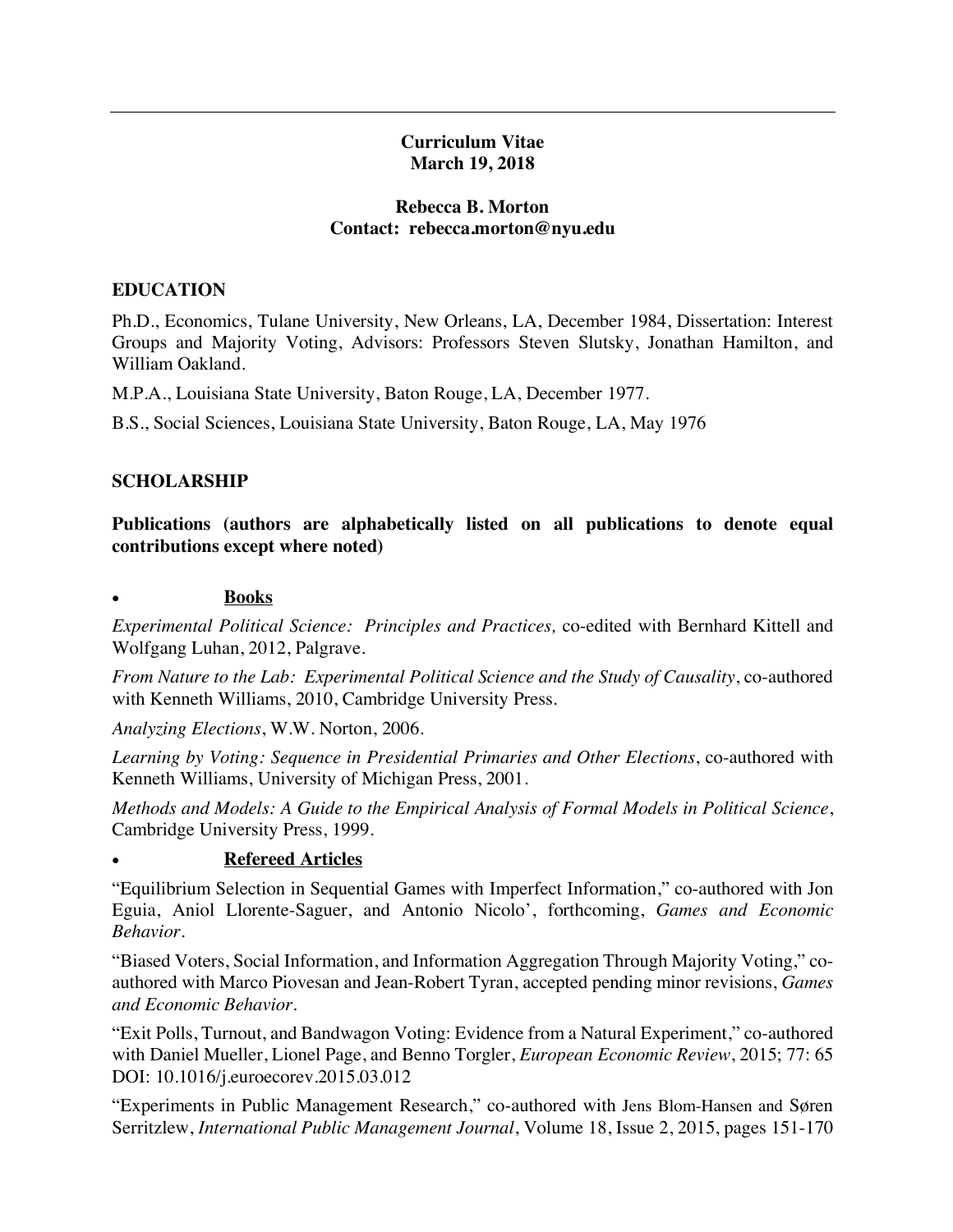"Bandwagon Voting," co-authored with Kai Ou, *European Journal of Political Economy;* Volume 40, Part B, December 2015, Pages 224–241, doi:10.1016/j.ejpoleco.2015.04.009

 "Corruption in Committees: An Experimental Study of Information Aggregation through Voting," co-authored with Jean-Robert Tyran, *Journal of Public Economic Theory*; 17: 553–579. doi: 10.1111/jpet.12153

 "Communication and Voting in Multiparty Elections: An Experimental Study," co-authored with Bernhard Kittell and Wolfgang Luhan, *Economic Journal*, February 2014, volume 124, issue 574, pages F196-F225.

 "Decisiveness of Contributors' Perceptions in Elections," co-authored with Roger Myerson, 2012, *Economic Theory*, 49(3):571-590*.* 

 "Turned Off or Turned Out? Campaign Advertising, Information, and Voting," co-authored with Daniel Houser and Thomas Stratmann, 2011, *European Journal of Political Economy* Volume 27, Issue 4, December, Pages 708–727.

 "Let the Experts Decide? Asymmetric Information, Abstention, and Coordination in Standing Committees," co-authored with Jean-Robert Tyran, 2011, *Games and Economic Behavior*, 72: 485-509.

 "The Effects of Identities, Incentives, and Information on Voting," co-authored with Anna Bassi and Kenneth Williams, 2011, *Journal of Politics,* Vol. 73, No. 2, April 2011, Pp. 1–14.

 *Electoral Studies*, Sept. 2010, 29(3): 316-328. "Tactical Coalition Voting and Information in the Laboratory," co-authored with Brian McCuen,

 "The Swing Voter's Curse in the Laboratory," co-authored with Marco Battaglini and Thomas  Palfrey, *Review of Economic Studies,* January 2010, Issue 1, pages 61-89.

 "Information Aggregation and Strategic Abstention in Large Laboratory Elections," co-authored with Marco Battaglini and Thomas Palfrey, *American Economic Review*, May 2008, 98(2): 194- 200.

 "Majority Requirements and Minority Representation," co-authored with Thomas Rietz, *NYU Annual Survey of American Law.* 2008

 "Efficiency, Equity, and Timing of Voting Mechanisms," co-authored with Marco Battaglini and Thomas Palfrey, *American Political Science Review.* Volume 101, Issue 03, August 2007, pp 409-424.

 "Information Asymmetries and Simultaneous versus Sequential Voting," co-authored with  Kenneth Williams, *American Political Science Review,* (1999) 93(1): 51-67.

 "Primary Election Systems and Representation," *Journal of Law, Economics, and Organization,* (1998) 14(2): 304-324. Co-authored with Elisabeth Gerber.

 "Minority Representation in Multimember Districts," *American Political Science Review,* vol. 92, March (1998): 127-144. Co-authored with Elisabeth Gerber and Thomas Rietz.

 "Evidence on Electoral Accountability in the U.S. Senate: Are Unfaithful Agents Really Punished?" *Economic Inquiry*, 34 (1996): 545-567. Co-authored with Amy Schmidt and Lawrence Kenny (Schmidt is listed as first author).

 "Constituent Errors in Assessing Their Senators," *Public Choice*, 83 (1995): 251-271. Co-authored with Thomas Husted and Lawrence Kenny.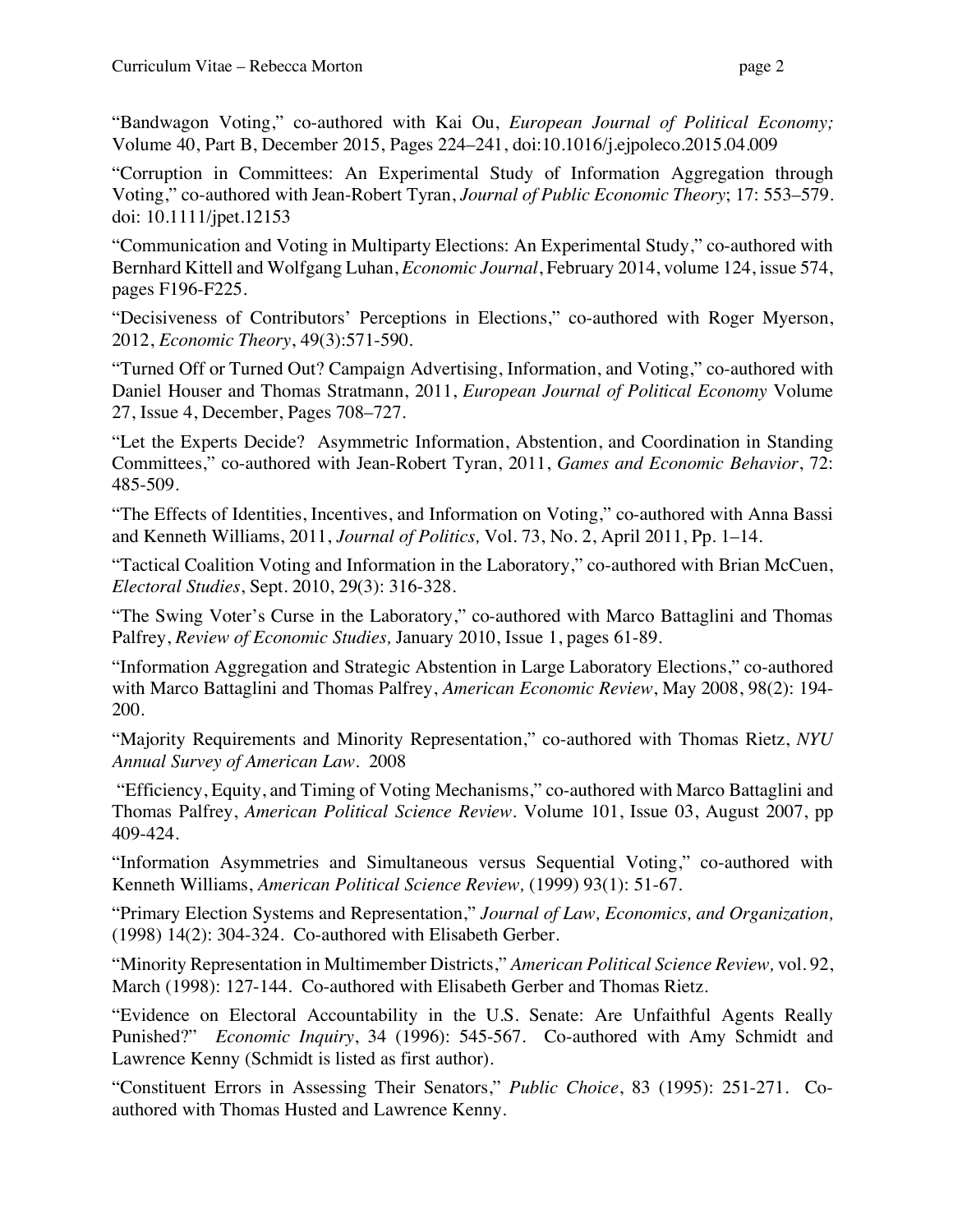"Retrospective Voting and Political Mobility," *American Journal of Political Science*, 38 (1994): 999-1024. Co-authored with Wayne Francis, Lawrence Kenny, and Amy Schmidt.

 "Promising Directions in Public Choice," *Public Choice*, 77 (1993): 85-93. Co-authored with James Enelow.

 "Incomplete Information and Ideological Explanations of Platform Divergence," *American Political Science Review*, 87 (1993): 382-392.

 "Redistribution, Income, and Voting," *American Journal of Political Science*, 37 (1993): 63-87. Co-authored with John Filer and Lawrence Kenny.

 "Revealed Preferences for Property Taxes: An Empirical Study of Perceived Tax Incidence,"  *Review of Economics and Statistics*, 74 (1992): 176-179. Co-authored with Pamela Moomau.

 "Elections and the Theory of Campaign Contributions: A Survey and Critical Analysis," *Economics and Politics*, 4 (1992): 79-108. Co-authored with Charles Cameron (Morton is listed as first author).

 "Voting Laws, Educational Policies, and Minority Turnout," *Journal of Law and Economics*, 34 (1991): 371-393. Co-authored with John Filer and Lawrence Kenny.

"Groups in Rational Turnout Models," *American Journal of Political Science*, 3 (1991): 758-76.

 "An Analysis of Legislative Inefficiency and Ideological Behavior," *Public Choice*, 69 (1991): 211-222.

 "A Group Majority Voting Model of Public Good Provision," *Social Choice and Welfare*, 4 (1987): 117-131.

### • **Book Chapters and Non-Refereed Publications**

 "Experiments, Journals, and Ethics," co-authored with Joshua Tucker, *Journal of Experimental Political Science* Volume 1(2), Winter 2014, pp 99 - 103

 "Welcome to JEPS," co-authored with Joshua Tucker, *Journal of Experimental Political Science,*  Volume 1(1), Spring 2014, pp 1 - 5

 "Political Economy Experiments: Introduction," *Economic Journal* volume 124, issue 574, pages F129-F130, February 2014

 "Timing in Experiments," in *Experimental Political Science: Principles and Practices,* co-edited by Bernhard Kittell, Wolfgang Luhan, and Rebecca Morton, 2012, Palgrave.

 "Experimental Political Science in Perspective," coauthored with Bernhard Kittell, in  *Experimental Political Science: Principles and Practices,* co-edited by Bernhard Kittell, Wolfgang Luhan, and Rebecca Morton, 2012, Palgrave.

 "Electoral Systems and Strategic Voting (Laboratory Election Experiments)," in the *Handbook of Experimental Political Science*, Cambridge University Press, 2011, pages 369-383.

 "Formal Political Theory," in the *International Encyclopedia of Political Science*, CQ Press, 2008. Co-authored with Kenneth Williams.

 "Experimentation in Political Science," in *The Oxford Handbook of Political Methodology,* edited by Jan Box-Steffensmeier, Henry Brady, and David Colier, Oxford: Oxford University Press, 2008, pages 339-356. Co-authored with Kenneth Williams.

 "Why the Centipede Game Experiments Are Important for Political Science," in *A Positive Change in Political Science: The Legacy of Richard D. McKelvey's Most Influential Writings*. Edited by James Alt and Arthur Lupia, Ann Arbor: University of Michigan Press, 2007.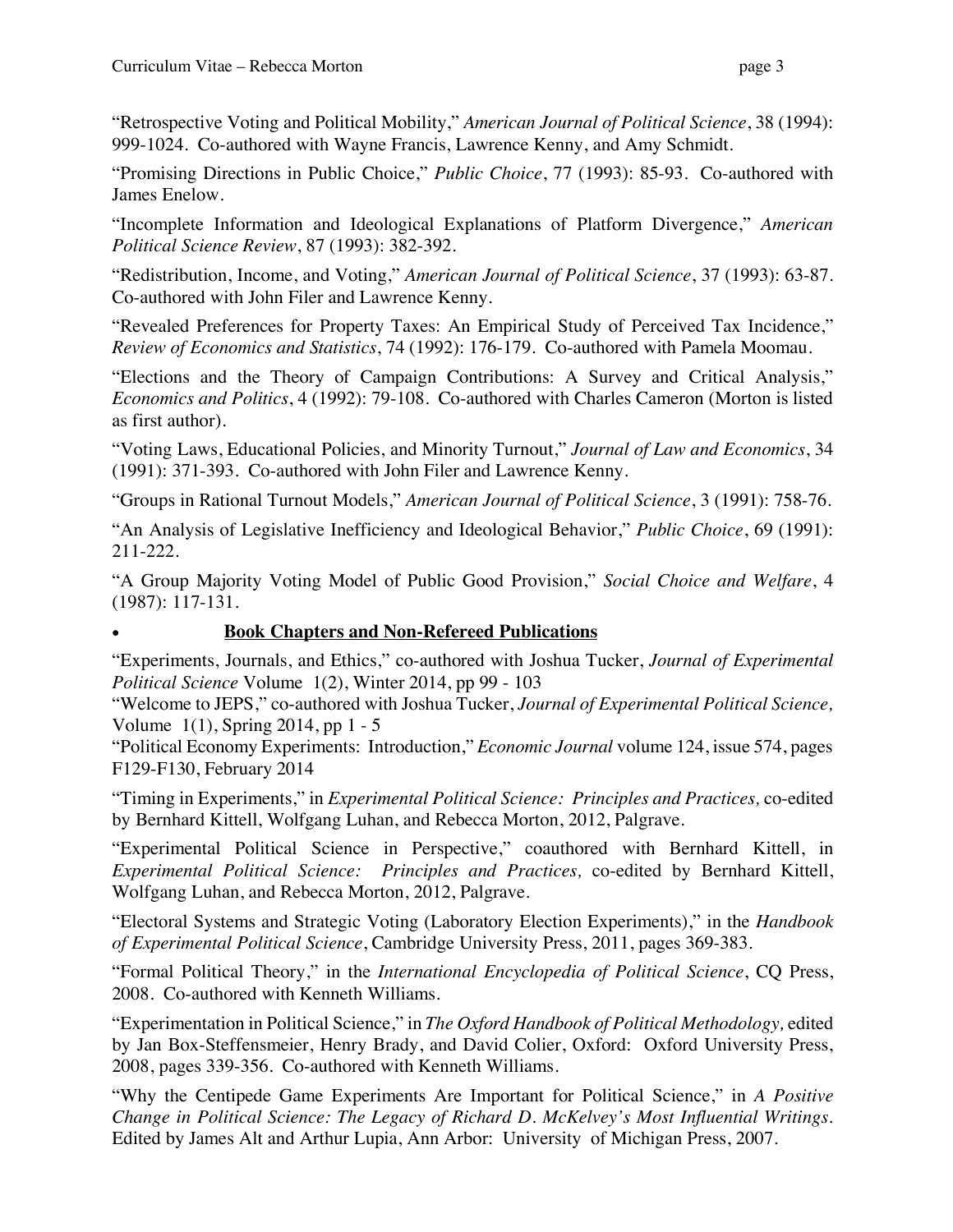"Proportionality versus Perfectness," in *Social Choice and Strategic Behavior: Essays in Honor of Jeffrey Banks*, edited by Timothy Feddersen and David Austen-Smith, 2005, Springer-Verlag, co-authored with Daniel Diermeier.

 "Formal Theory Meets Data" in *The State of the Discipline of Political Science,* 2002, ed. By Ira Katznelson and Helen Milner, American Political Science Association, co-authored with Charles Cameron.

 "The Effects of Primary Systems on Congressional Elections." in Galderisi, Peter and Mike Lyons, eds. *Congressional Primaries and the Politics of Representation*. Lanham, MD: Rowman and Littlefield. 2001, co-authored with Kristin Kanthak.

 "Partisan Electoral Cycles and Monetary Policy Games," in *Collective Decision-Making: Social Choice and Political Economy*, ed. by Norman Schofield, Boston: Kluwer (1996), pages 363-384.

### Grants

## **External**

 Doctoral Dissertation Research in Political Science: Deceptive Self-Signals - Activating Political Identity to Affirm a Positive Self-Image, 2017-18, National Science Foundation, \$23,775, Principal Investigator, Nicholas Haas is co-PI.

 Doctoral Dissertation Research in Political Science: Democracy and War: An Experiment, 2011- 2012, National Science Foundation, \$5,378, Principal Investigator, Andrew Bausch is co-PI.

 Doctoral Dissertation Research in Political Science: Comparing Political Information and Informed Voting Across Mobilization Schemes: Simulating Compulsory Voting in San Francisco, National Science Foundation, \$12,000, Co-PI with Eric Dickson and Victoria Shineman.

 Doctoral Dissertation Research in Political Science: Electoral Systems and Ethnic Coalition Formation, 2010-2011, National Science Foundation, \$12,000, Principal Investigator, Manuela Travaglianti is co-PI.

 Doctoral Dissertation Research in Political Science: Seeking Power and Re-election in American Legislatures, 1999-2001, National Science Foundation, \$7,980.64, Principal Investigator, Kristin Kanthak is co-PI.

 Experiments on Majoritarian Bargaining Games, 1998-2000, National Science Foundation, \$67,966, Principal Investigator.

 Collaborative Research on Sequential Voting, 1997-1999, National Science Foundation, \$48,585, Principal Investigator.

# **Internal**

 NYUAD Research Enhancement Fund Grant, NYUAD, 2016-2017, \$40,000, Principal Investigator

 NYUAD Research Enhancement Fund Grant, NYUAD, 2015-2016, \$40,000, Principal Investigator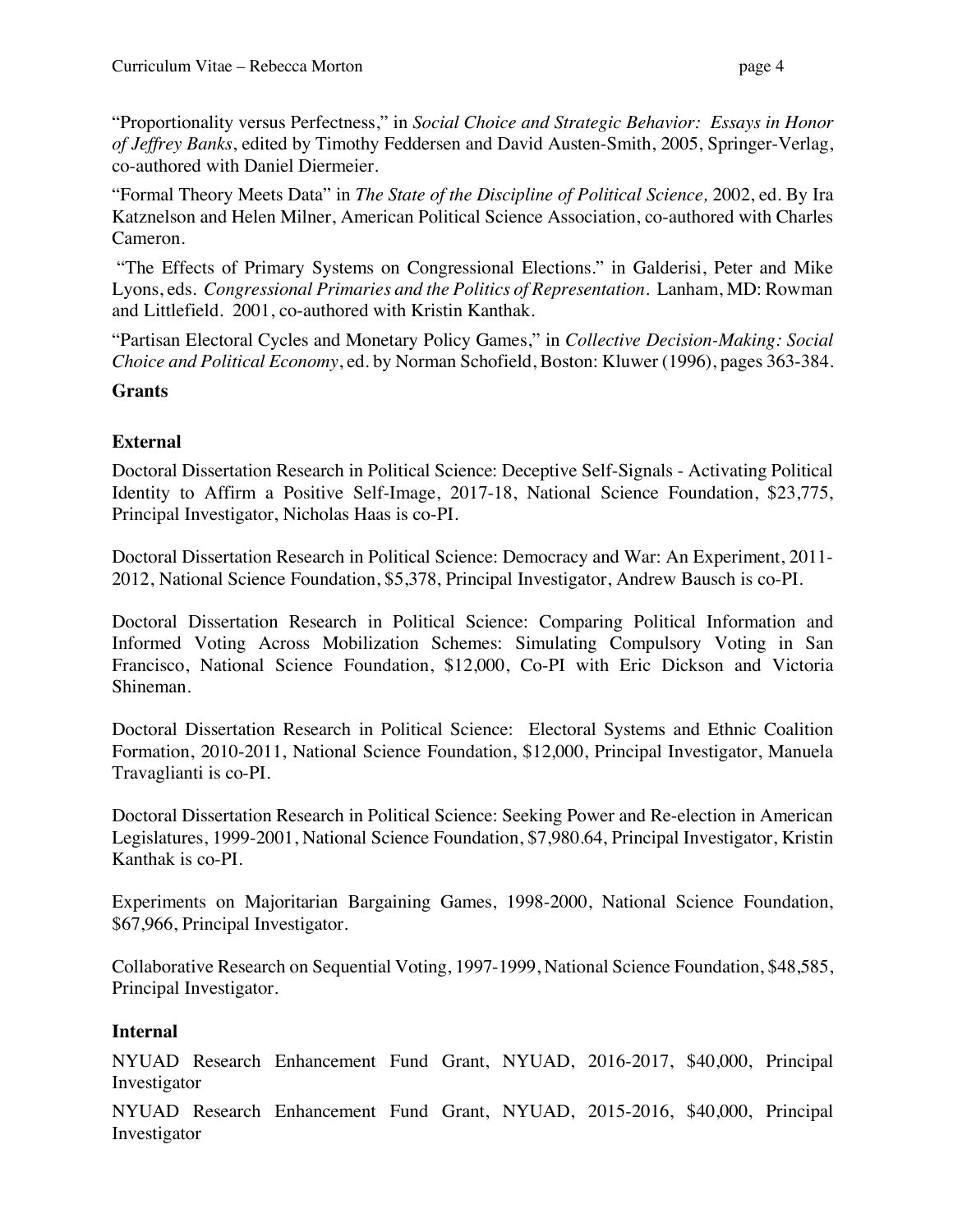NYUAD Research Enhancement Fund Grant, NYUAD, 2014-2015, \$100,000, Principal Investigator

 Winter Experimental Social Sciences Institute, NYUAD, 2013-2016, NYUAD Institute, approximately \$300,000 (depending on budget requirements), Principal Investigator and Director

 Experimental Research on Cumulative Voting Games, 1994, University of Iowa Vice-President for Research Sponsored grant, \$10,000, Principal Investigator

University Research Challenge Fund Grant, NYU, 2008, \$10,750, Principal Investigator

### **Academic Positions**

 June 2015- present, Member, Advisory Board of the Center for Asian Political Culture and Public Governance (CAPCPG), Southwest Jiaotong University (SWJTU), Chengdu, China.

 October 2013- present, Chair, Advisory Board of the Graduate School of Decision Sciences, Konstanz University, Konstanz, Germany.

August 2013- present, Professor, Division of Social Sciences, New York University, Abu Dhabi

 August 2013 – present, Director, Social Science Experimental Laboratory, New York University, Abu Dhabi

August 2001-present, Professor, Department of Politics, New York University, NYNY

 July 2015, Instructor of Experimental Methods, EITM Summer School at the University of Mannheim, Germany

 July 2015, Instructor of Behavioral Political Economy, Department of Economics Summer School, Universidad del Rosario Bogota, Colombia

 February 2015, Instructor of Game Theory, IPSA Summer School at the University of Sao Paulo, Brazil

 July 2014, Instructor of Experimental Methods, IPSA Summer School at the National University of Singapore, Singapore

August 2013, Visiting Scholar, WZB Social Sciences Institute, Berlin, Germany

 July 2013, Instructor of Experimental Methods, IPSA Summer School at the National University of Singapore, Singapore.

 July/August 2012 and May/June 2011, Visiting Scholar, Centre for Experimental Social Sciences, Nuffield College, University of Oxford, Oxford, UK.

 2012-2013 academic year and Fall 2011, Visiting Professor, New York University Abu Dhabi, Abu Dhabi, UAE.

 July 2012, Instructor of Experimental Methods, IPSA Summer School at the National University of Singapore, Singapore.

 June 2012, Instructor of Behavioral Political Economy, Queensland University of Technology, Brisbane, Australia.

 May 2012, Instructor of Behavioral Public Choice, Department of Economics, University of Hamburg.

 January, 2012, Instructor of Experimental Methods, Winter Institute of Methodology, Texas A&M University, College Station, Texas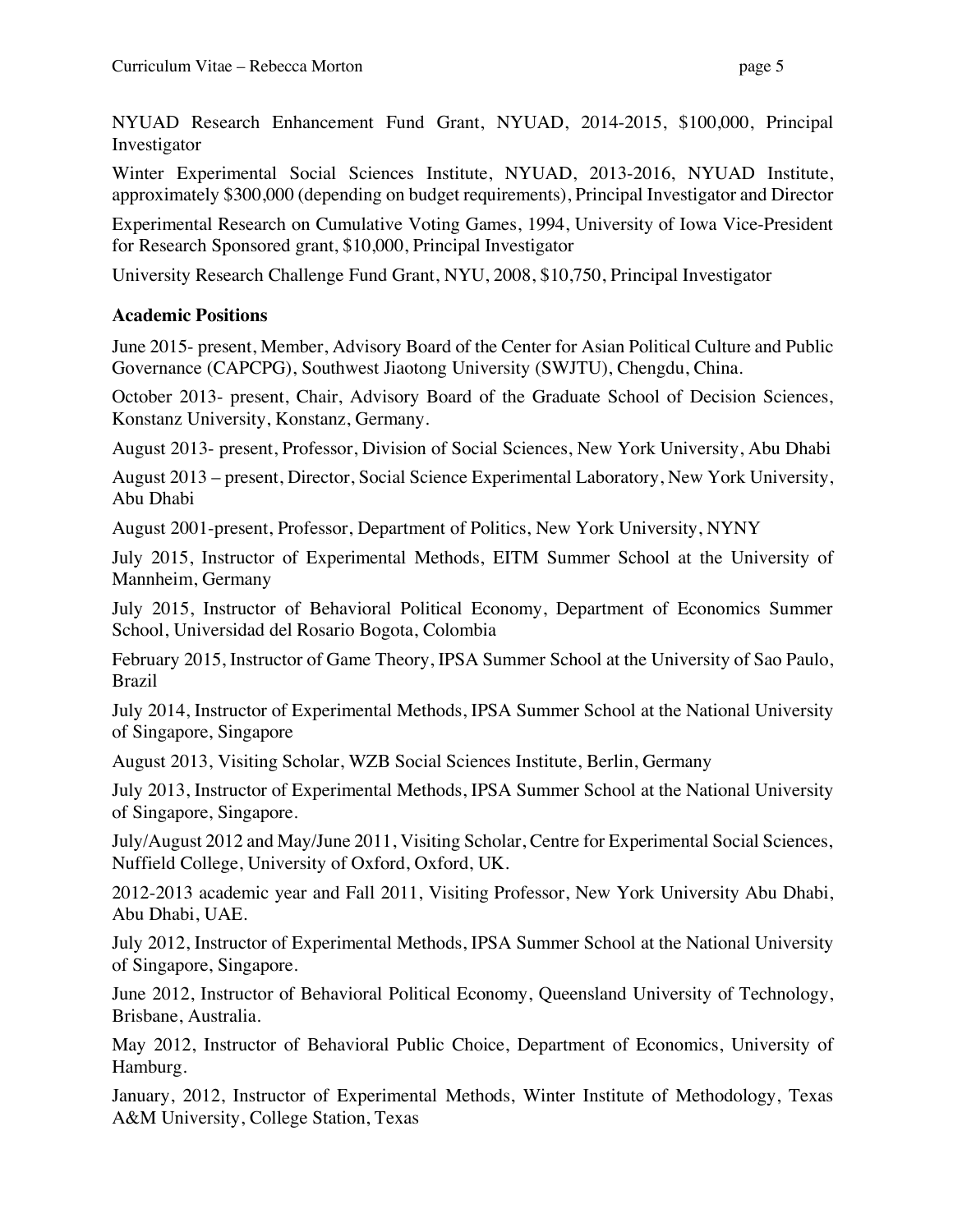February 2010-2012, Instructor of Experimental Methods and Game Theory, IPSA Summer School, University of Sao Paulo, Sao Paulo, Brazil

August, 2012, Visiting Scholar, Monash University, Melbourne, Australia.

 August 2009-2012, Instructor, Experimental Methods, ECPR Summer Methods School at the University of Ljubljana, Slovenia

July, 2011, Instructor, Experimental Methods, Javeriana University, Bogotá, Columbia.

July 2009, Instructor, Experimental Methods, University of Essex Summer Methods School

July-December, 2008, Visiting Scholar, Hanse-Wissenschaftkollegg, Delmenhorst, Germany

 August 2008, July 2007, August 2006, Instructor, Mathematical Concepts and Formal Modeling, ECPR Summer Methods School at the University of Ljubljana, Slovenia

2007-2008, Visiting Scholar, Russell Sage Foundation, NYNY

 2004-2005, Visiting Fellow, Center for the Study of Democratic Politics, Woodrow Wilson School, Princeton University

 2001-2004, Director of Undergraduate Studies, Department of Politics, New York University, NYNY

2000-2001, Professor, Department of Political Science, University of Houston, Houston, TX.

 1993-2000, Associate Professor, Department of Political Science, University of Iowa, Iowa City, IA.

 1996, Visiting Associate Professor, Department of Political Science, University of California, San Diego.

 1991-1993, Assistant Professor, Department of Political Science, Texas A & M University, College Station, TX.

 1990-1991, Associate Professor, Department of Economics and Finance, Nicholls State University, Thibodaux, LA.

 1985-1990, Assistant Professor, Department of Economics and Finance, Nicholls State University, Thibodaux, LA.

 1984-1985, Acting Associate Director of the Division of Business and Economic Research, Assistant Professor, Department of Economics and Finance, University of New Orleans, New Orleans, LA.

 1983-1984, Visiting Assistant Professor, College of Business Administration, Tulane University, New Orleans, LA.

 1981-1982, Instructor, Department of Economics and Finance, University of New Orleans, New Orleans, LA.

1980-1981, Teaching Assistant, Department of Economics, Tulane University, New Orleans, LA.

# **Courses Taught**

# **Undergraduate:**

 Experimental Methods, Junior Honors, Power and Politics in America, Minority Representation in American Politics, Politics of Regulation, American Elections, Special Topics on Elections, Game Theory for Political Scientists, Introduction to Positive Political Theory, Introduction to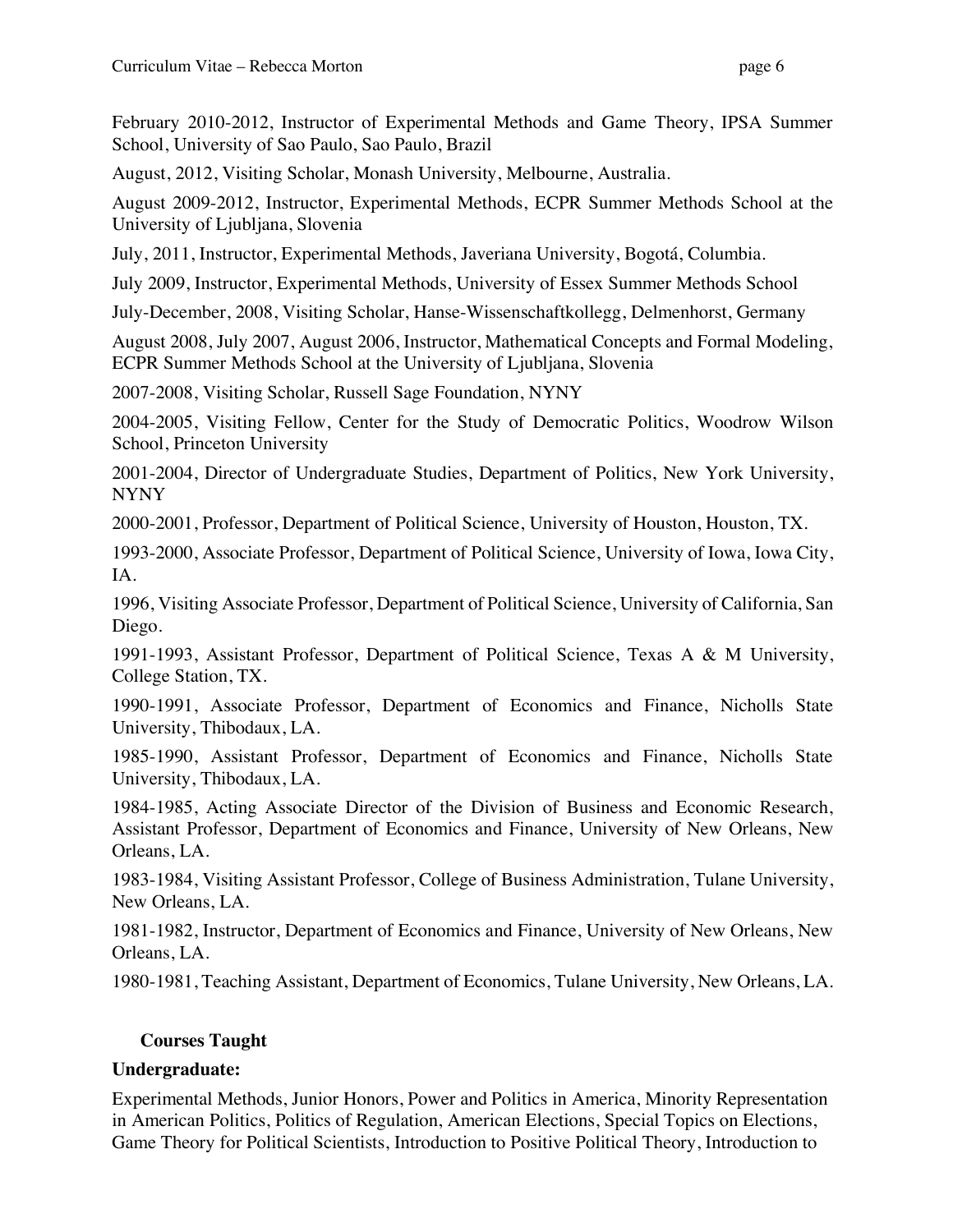Research, State and Local Government, Urban Politics, American Political Parties, Principles of Microeconomics, Intermediate Microeconomics, Public Economics and Public Finance.

### **Graduate:**

 American Politics Core Course, Experimental Methods, Mathematics for Political Scientists, American Elections, Special Topics on American Political Institutions, Experimental Methods, Spatial Voting Theory, Empirical Applications of Formal Models, Game Theory, Introduction to Formal Models, Introduction to Statistical Methods and Econometrics, Introduction to the Use of Mathematics in Political Science, Behavioral Political Economy, Behavioral Public Choice.

# **PhD Students Supervised**

### **Dissertation committee chair:**

 Nicholas Haas, expected graduation 2020 Rodolpho Bernabel, graduated 2017, Assistant Professor, university in Sao Paolo, Brazil Soenke Ehret, graduated 2017, Research Associate, Nuffield College, Oxford Kai Ou, graduated 2016, Assistant Professor, University of Florida Ju Yeon Park, graduated 2015, Postdoctoral fellow, Washington U at St. Louis Parashar Kulkarni, graduated 2015, Assistant Professor, Yale-National University of Singapore Han Il Chang, graduated 2014, postdoctoral fellow, NYUAD Victoria Shineman, graduated 2013, Assistant Professor, University of Pittsburgh Anna Bassi, graduated 2010, Assistant Professor, University of North Carolina, co-chair with Michael Laver Kristin Kanthak, graduated 2000, Associate Professor, University of Pittsburgh, co-chair with Charles Shipan Brian McCuen, graduated 1999, U.S. Department of State, co-chair with Gerhard Loewenberg Mateo Vasquez, expected graduation 2019

### **Dissertation committee member:**

 James Rogers, graduated 1994, Professor and Department Head, Texas A&M U. Greg Adams, graduated 1996, initial placement -- Assistant Professor, Carnegie Mellon U. Erik Gartzke, graduated 1997, Professor, UC San Diego Charles Tien, graduated 1997, Associate Professor, Hunter College Geoffrey Peterson, graduated 1998, initial placement -- Assistant Professor University of Wisconsin, Stevens Michael Simon, graduated 1999, initial placement in staff position, Sparta Consulting, Washington, D.C. Adrian Shephard, graduated 2003, professor in U.K. Marisa Abrajano, graduated 2005, Associate Professor, UC San Diego. Thomas Jensen, graduated 2007, initial placement Assistant Professor, University of Copenhagen Anna Bassi, graduated 2007 economics Phd from Santa Ana University in Pisa, Italy Melanie Springer, graduated 2005, initial placement Assistant Professor, Washington U. at St. Louis Simon Chauchard, graduated 2011, initial placement Assistant Professor, Dartmouth U. Jorge Gallego, graduated 2014, Assistant Professor, Rosario University, Bogota, Colombia Kristin Michelitch, graduated 2013, Assistant Professor, Vanderbilt University Dominik Duell, graduated 2015, postdoctoral fellow, Toulouse School of Economics Point Kevin Chlarson, graduated 2000, practicing attorney in Arizona

# **SERVICE**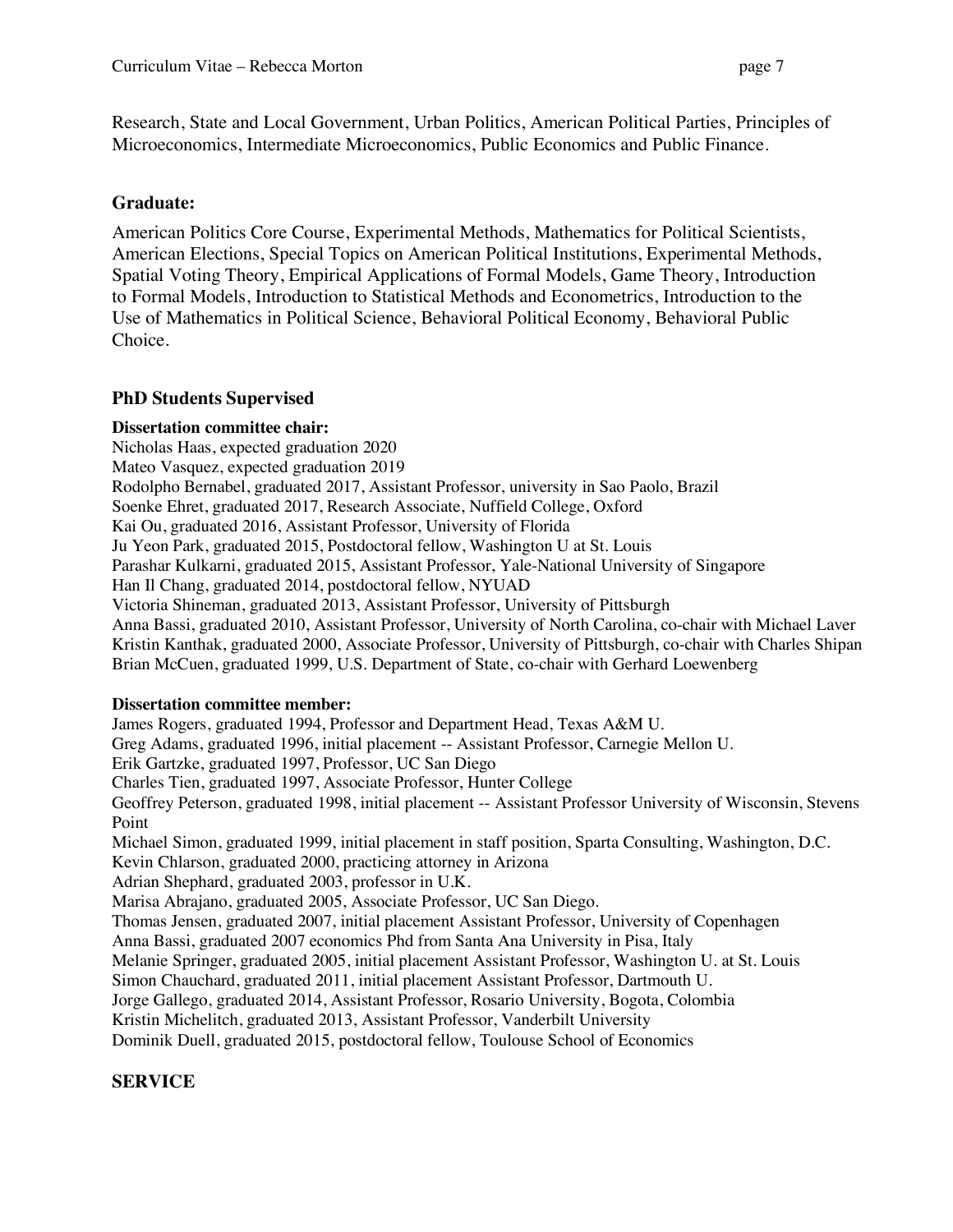### **New York University (NY and Abu Dhabi):**

 Organizer of Winter Experimental Social Science Institute (2014, 2015, 2016) Co-organizer of Behavioral Political Economy Workshop, December 2015 Co-organizer of Alumni Workshop of the Winter Experimental Social Science Institute, September 2015, 2016, 2017 Organizer of Inaugural of the Social Science Experimental Laboratory Workshop, March 2015. Co-organizer of NYU-Center for Experimental Social Sciences Annual Conference on Experimental Political Science (2016, 2015, 2014, 2013, 2012, 2011, 2010, 2009, 2008) Member, Graduate Admissions Committee 2009, 2011 Chair or Member, Recruitment Committee NYUAD, 2015-2016, 2013-2014, 2010-2011 Member, Recruitment Committee, 2001-2002, 2005-2006 Director of Undergraduate Studies, 2001-2004 Participant in Undergraduate Mentor Program, 2001-2004, 2005-2006 Organizer, Political Economy Seminar Series, numerous years Curriculum Committee Member, 2001-2004 Many tenure and promotion committees

### **College and University – (since 2001)**

 **New York University:** Alternate, Faculty Senate Member, Graduate Honors Committee Member, Undergraduate Curriculum Committee

### **Profession**

 Co-Editor of *Journal of Experimental Political Science* published by Cambridge University Press and the journal for the Experimental Research Section of American Political Science Association (2010-2014)

Editor of special issue on Experimental Political Economy of *Economic Journal* 2014.

Member, Executive committee, 2012-2015, Economic Science Association.

 President-Elect of Experimental Political Science Section, 2016. To serve as president after term as editor of *Journal of Experimental Political Science* ends.

Editorial Board, *American Political Science Review*, 2001-2007, 2016- present

Editorial Board, *Journal of Politics,* 2001-2007.

 Member of National Science Foundation Panel on Empirical Implications of Theoretical Models, 2001.

 American Political Science Association – Political Economy Section, Best Book Committee Member, 1997; Political Economy Section, Best Book Committee Chair, 1998, Executive Committee, 1999-2001; Head of Formal Modeling Section, 2004.

 Midwest Political Science Association – Head of Formal Modeling Section, 2002, 1995; Nominating Committee, 1999-2000.

National Science Foundation Political Science Panelist, 1996-1997.